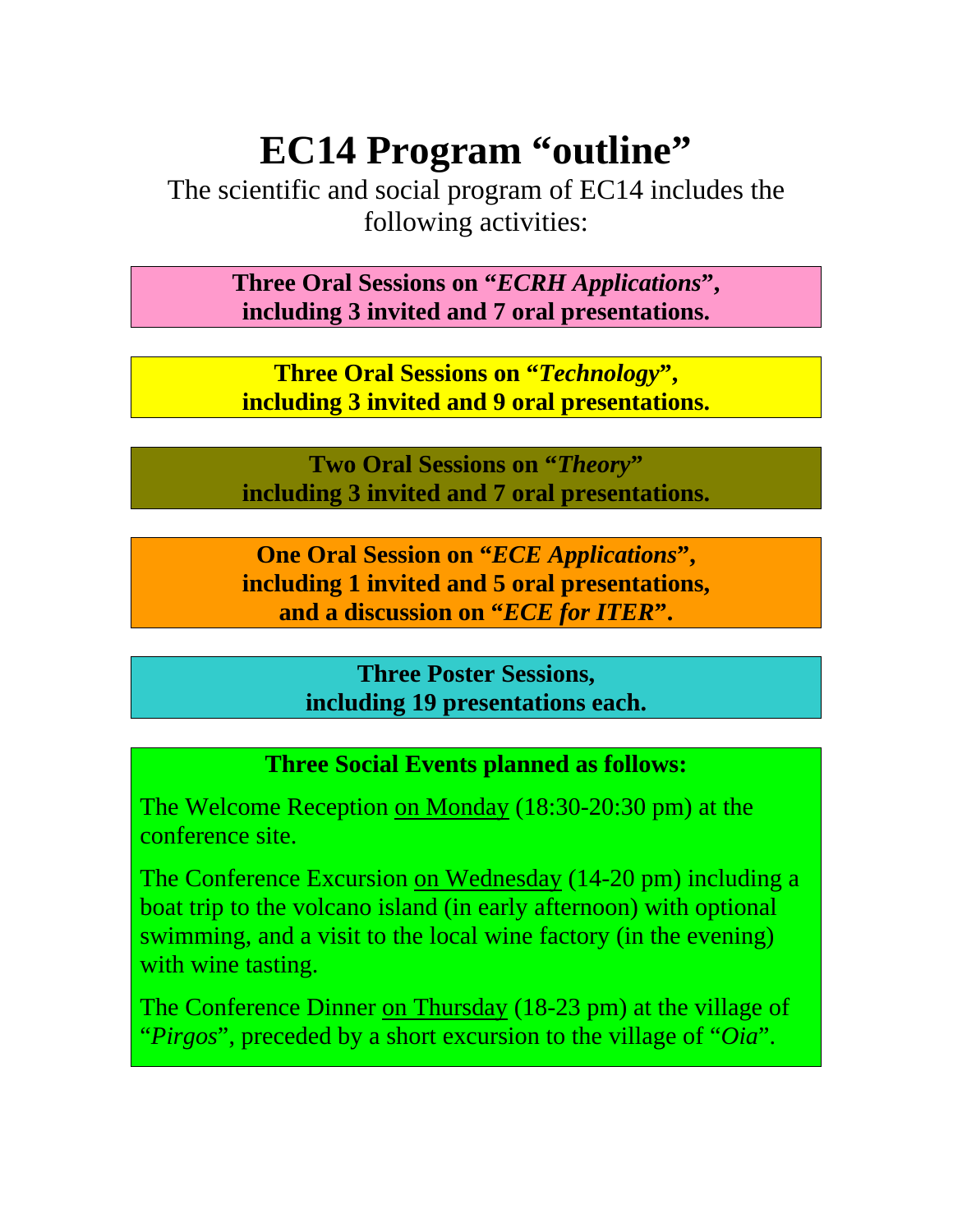| <b>Monday</b>                                    | <b>Tuesday</b>                                     | Wedn.                                                  | <b>Thursday</b>                                                                               | <b>Friday</b>                                        |
|--------------------------------------------------|----------------------------------------------------|--------------------------------------------------------|-----------------------------------------------------------------------------------------------|------------------------------------------------------|
|                                                  | <b>Registration</b>                                |                                                        |                                                                                               |                                                      |
|                                                  | <b>Opening</b>                                     | $8:30-10:40,$                                          | $8:30-10:30$ ,<br>Theory (II)<br>2 inv. & 3 oral                                              | $8:30 - 10:00$<br>Tech/gy (III)                      |
|                                                  | $9:20-10:30,$<br>ECRH (I)                          | $ECE$ (I)<br>1 inv. & 5 oral                           |                                                                                               | 1 inv. & 3 oral                                      |
|                                                  | 1 inv. & 2 oral                                    |                                                        |                                                                                               | <b>ECE for ITER</b>                                  |
|                                                  | <b>Coffee break</b>                                | <b>Coffee break</b>                                    | <b>Coffee break</b>                                                                           | <b>Coffee break</b>                                  |
|                                                  | $11:00 - 12:30,$<br>Tech/gy (I)<br>1 inv. & 3 oral | 11:10-12:40,<br><b>POSTER</b><br>(1)<br>19 posters     | $11:00 - 12:30$ ,<br>Tech/gy (II)<br>1 inv. & 3 oral                                          | 11:00-12:30,<br><b>POSTER</b><br>(III)<br>18 posters |
|                                                  | <b>Lunch break</b>                                 | <b>Lunch break</b>                                     | <b>Lunch break</b>                                                                            | <b>Lunch break</b>                                   |
|                                                  | 14:00-15:30,<br>ECRH (II)<br>$1$ inv. $& 3$ oral   |                                                        | 14:00-15:30,<br><b>POSTER</b><br>(II)<br>19 posters                                           | Sum. ECRH                                            |
|                                                  |                                                    |                                                        |                                                                                               | Sum. Tech/gy                                         |
|                                                  |                                                    |                                                        |                                                                                               | <b>Sum. Theory</b><br>Sum. ECE                       |
|                                                  |                                                    |                                                        |                                                                                               | <b>Closing</b>                                       |
|                                                  | <b>Coffee break</b>                                |                                                        | <b>Coffee break</b>                                                                           |                                                      |
|                                                  | 16:00-17:50,<br>Theory (I)<br>1 inv. & 4 oral      | <b>Conference</b><br><b>Excursion</b><br>$(14 - 20pm)$ | 16:00-17:10,<br>ECRH (III)<br>1 inv. & 2 oral                                                 |                                                      |
|                                                  |                                                    |                                                        |                                                                                               |                                                      |
| Welcome<br><b>Reception</b><br>$(18:30 - 20:30)$ |                                                    |                                                        | <b>Short</b><br><b>Excursion &amp;</b><br><b>Conference</b><br><b>Dinner</b><br>$(18 - 23pm)$ |                                                      |

### **Program in "***Session Structure***"**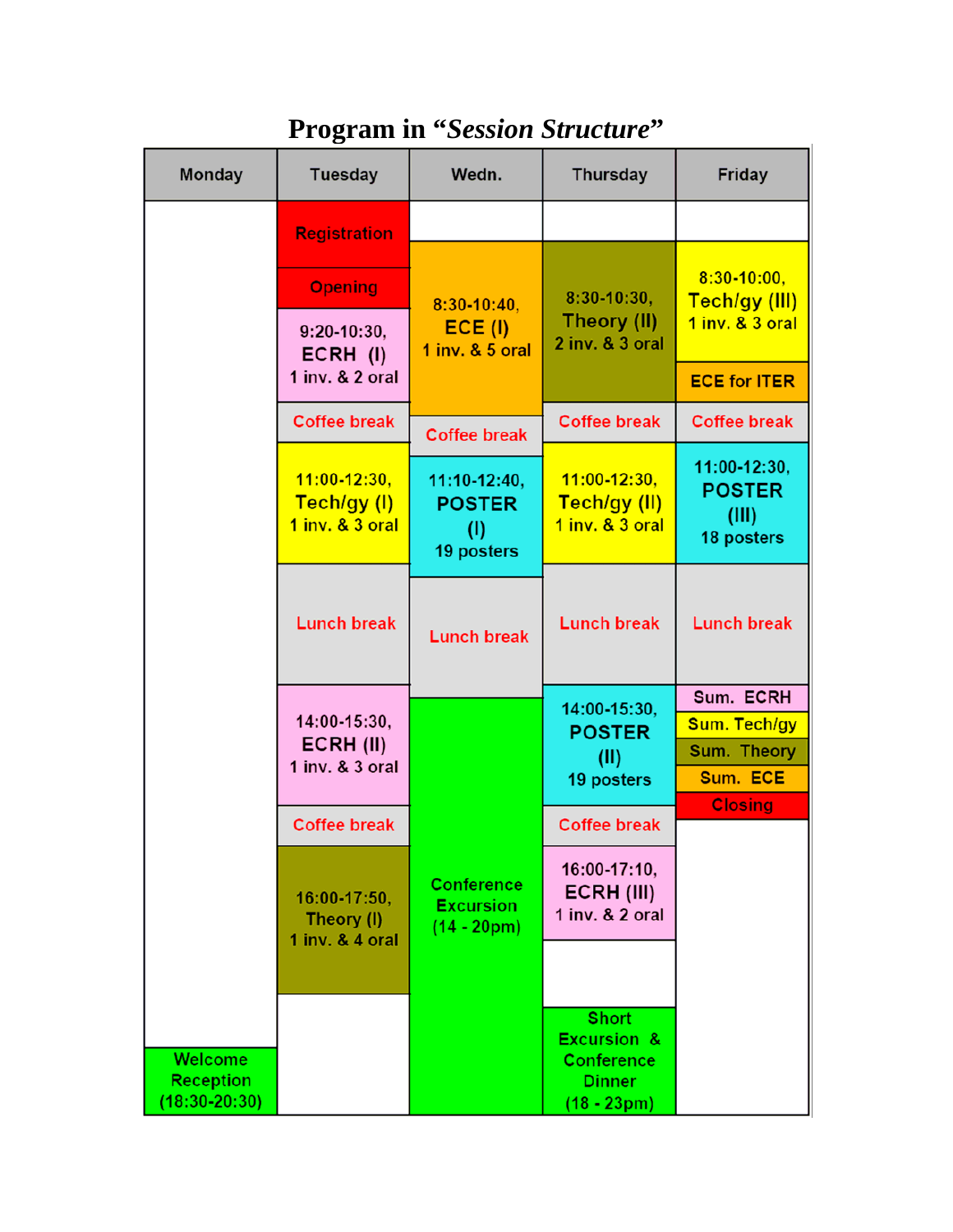### **Program in "***Presentation Structure***"**

|                                                                                                                                                  | Monday                                    | <b>Tuesday</b>      | Wedn.                               | <b>Thursday</b>                                                          | <b>Friday</b>                  |
|--------------------------------------------------------------------------------------------------------------------------------------------------|-------------------------------------------|---------------------|-------------------------------------|--------------------------------------------------------------------------|--------------------------------|
| $08:(00-.10)$<br>$:(10 - 20)$<br>$:(20 - 30)$<br>$:(30 - 40)$                                                                                    |                                           | <b>Registration</b> |                                     |                                                                          |                                |
| $:(40 - 50)$<br>$:(50 - 60)$                                                                                                                     |                                           |                     | Classen (20)                        | Prater (37)                                                              | Sakamoto (99)                  |
| $09:(00-.10)$<br>:(10 - 20)                                                                                                                      |                                           | <b>Opening</b>      | Taylor (6)                          | <b>Vdovin (104)</b>                                                      | Zapevalov (78)                 |
| $:(20 - 30)$<br>$:(30 - 40)$                                                                                                                     |                                           | Hoshino (70)        | Harvey (32)                         | Zohm $(4)$                                                               | Temkin (21)                    |
| $-50$<br>: (40)<br>$:(50 - 60)$<br>$10:(00 - 10)$                                                                                                |                                           | Luce (95)           | <b>Sozzi (41)</b>                   | Suvorov (84)                                                             | Piosczyk (52)                  |
| :(10 - 20)<br>$:(20 - 30)$                                                                                                                       |                                           | Westerhof (49)      | Nagasaki (46)                       | Latsas (7)                                                               | <b>ECE for ITER</b>            |
| $:(30 - 40)$<br>$-50$<br>(40)<br>$:(50 - 60)$                                                                                                    |                                           | <b>Coffee break</b> | Goniche (58)<br><b>Coffee break</b> | <b>Coffee break</b>                                                      | <b>Coffee break</b>            |
| $11:(00-10)$<br>$:(10 - 20)$                                                                                                                     |                                           | Litvak (54)         |                                     | Henderson (18)                                                           |                                |
| $:(20 - 30)$<br>$-40$<br>: (30)                                                                                                                  |                                           | Erckmann (8)        |                                     | Verhoeven (24)                                                           | <b>POSTER</b>                  |
| $-50$<br>(40)<br>$:(50 - 60)$<br>12 :(00 - 10)                                                                                                   |                                           | <b>Lohr (36)</b>    | <b>POSTER</b><br>(1)                | Takahashi (77)                                                           | (III)                          |
| $:(10 - 20)$<br>$:(20 - 30)$                                                                                                                     |                                           | Kasparek (62)       |                                     | <b>Neilson (27)</b>                                                      |                                |
| $-40$<br>:30<br>$-50$<br>(40)<br>$:(50 - 60)$<br>$13:(00-10)$<br>$:(10 - 20)$<br>$:(20 - 30)$<br>$-40$<br>:30<br>$-50$<br>: (40)<br>$:(50 - 60)$ |                                           | Lunch<br>break      | Lunch<br>break                      | Lunch<br>break                                                           | Lunch<br>break                 |
| $14:(00-10)$<br>$:(10 - 20)$<br>$:(20 - 30)$                                                                                                     |                                           | Manini (15)         |                                     |                                                                          | Sum. ECRH                      |
| $-40$<br>: (30)<br>$-50$<br>:(40)                                                                                                                |                                           | Shevchenko (28)     |                                     | <b>POSTER</b>                                                            | Sum. Tech/gy                   |
| :(50 - 60)<br>15:(00 - 10)                                                                                                                       |                                           | Yoshimura (103)     |                                     | (II)                                                                     | <b>Sum. Theory</b><br>Sum. ECE |
| $:(10 - 20)$<br>$-30$<br>(20)                                                                                                                    |                                           | Mueck (55)          |                                     |                                                                          | <b>Closing</b>                 |
| $-40$<br>:30<br>$-50$<br>: (40)<br>$:(50 - 60)$                                                                                                  |                                           | <b>Coffee break</b> |                                     | <b>Coffee break</b>                                                      |                                |
| 16: (00 - 10)<br>$:(10 - 20)$<br>$:(20 - 30)$                                                                                                    |                                           | <b>Ram (22)</b>     |                                     | Granucci (68)                                                            |                                |
| $:(30 - 40)$<br>$:(40 - 50)$                                                                                                                     |                                           | Decker (19)         | Conference<br><b>Excursion</b>      | Dumont (56)                                                              |                                |
| $(50 - 60)$<br>$17:(00-10)$                                                                                                                      |                                           | Kominis (44)        | $(14 - 20pm)$                       | Zushi (96)                                                               |                                |
| $:(10 - 20)$<br>$:(20 - 30)$                                                                                                                     |                                           | Lin-Liu (92)        |                                     |                                                                          |                                |
| $:(30 - 40)$<br>$:(40 - 50)$<br>$:(50 - 60)$                                                                                                     |                                           | Rosa (3)            |                                     |                                                                          |                                |
| 18 :(00 - 10)<br>$:(10 - 20)$<br>$:(20 - 30)$<br>$:(30 - 40)$<br>$:(40 - 50)$<br>$:(50 - 60)$<br>$19:(00-10)$<br>$:(10 - 20)$                    | Welcome<br>Reception<br>$(18:30 - 20:30)$ |                     |                                     | <b>Short Excursion</b><br>& Conference<br><b>Dinner</b><br>$(18 - 23pm)$ |                                |